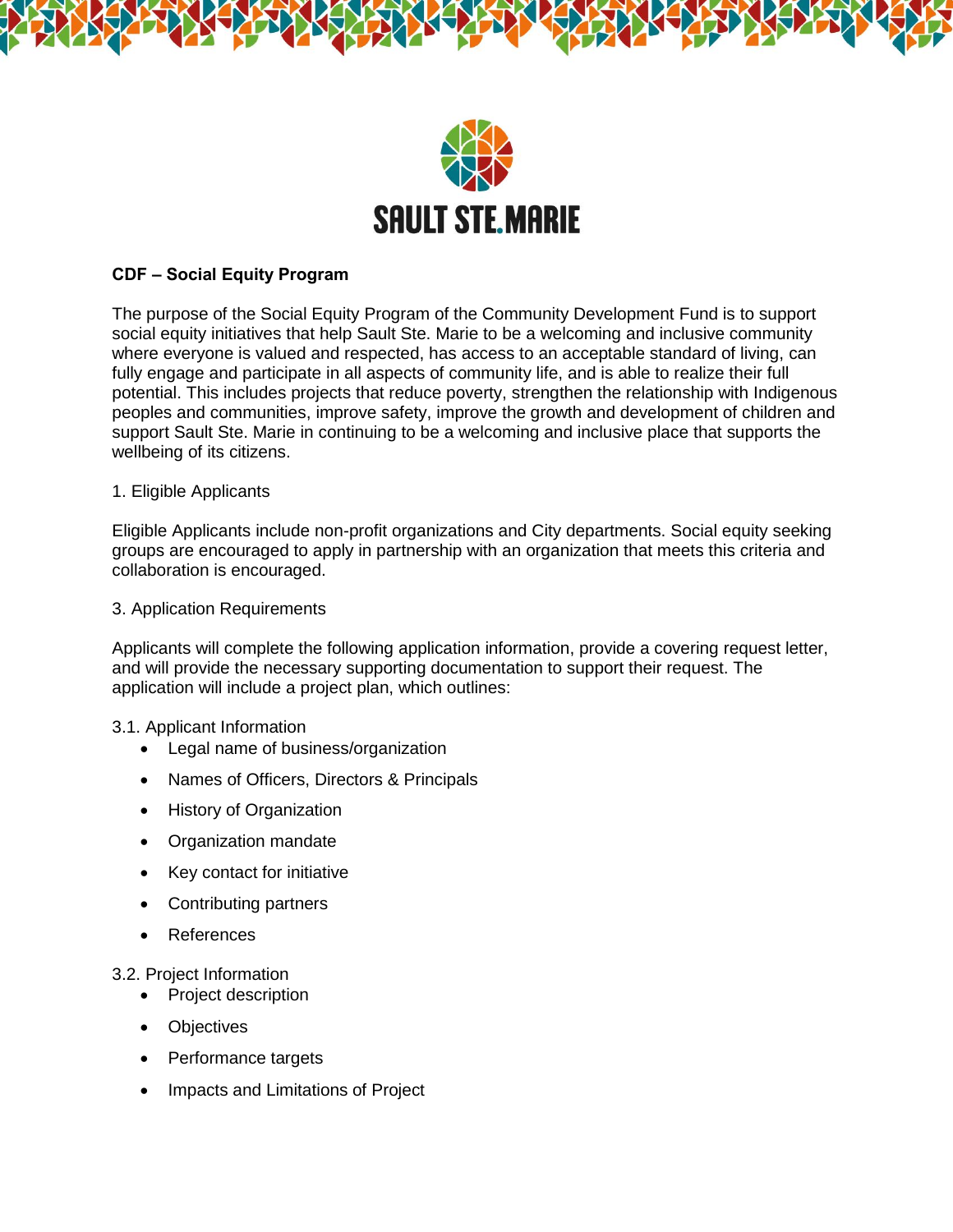

3.3. Costs and Financing

- Detailed project costs
- Financing arrangements (e.g., equity, loans, etc.) and funding partners
- In-kind contributions
- Balance, Financial Statements, Cash flow projections (historical and projected), where appropriate
- Demonstrated need for assistance and supporting documentation and applications to other government assistance programs, etc.

3.4 Social Equity Benefits

- Description of how the project addresses one or more of the key focus areas of social equity:
	- o Reduce poverty
	- o Strengthen the relationship with Indigenous peoples and communities
	- o Improve safety
	- o Improve the growth and development of children
	- $\circ$  Support Sault Ste. Marie in continuing to be a welcoming and inclusive place that supports the wellbeing of its citizens

3.5 Community Benefits

- How the project compliments other local initiatives
- $\bullet$  Impact on the community as a whole

After receiving the Application requirements, City staff may request further information and clarification from the proponent.

For processing, all applications will be sent to: Tom Vair Deputy CAO, Community Development & Enterprise Services 99 Foster Drive, Second Level Sault Ste. Marie, ON P6A 5X6 Telephone enquiries: (705) 759-5308 E-mail: t.vair@cityssm.on.ca

4. Process for Evaluating Proposals

4.1. The Community Development & Enterprise Services Department will provide the resources to support the intake of applications and support the proponent(s) in the development of their proposal.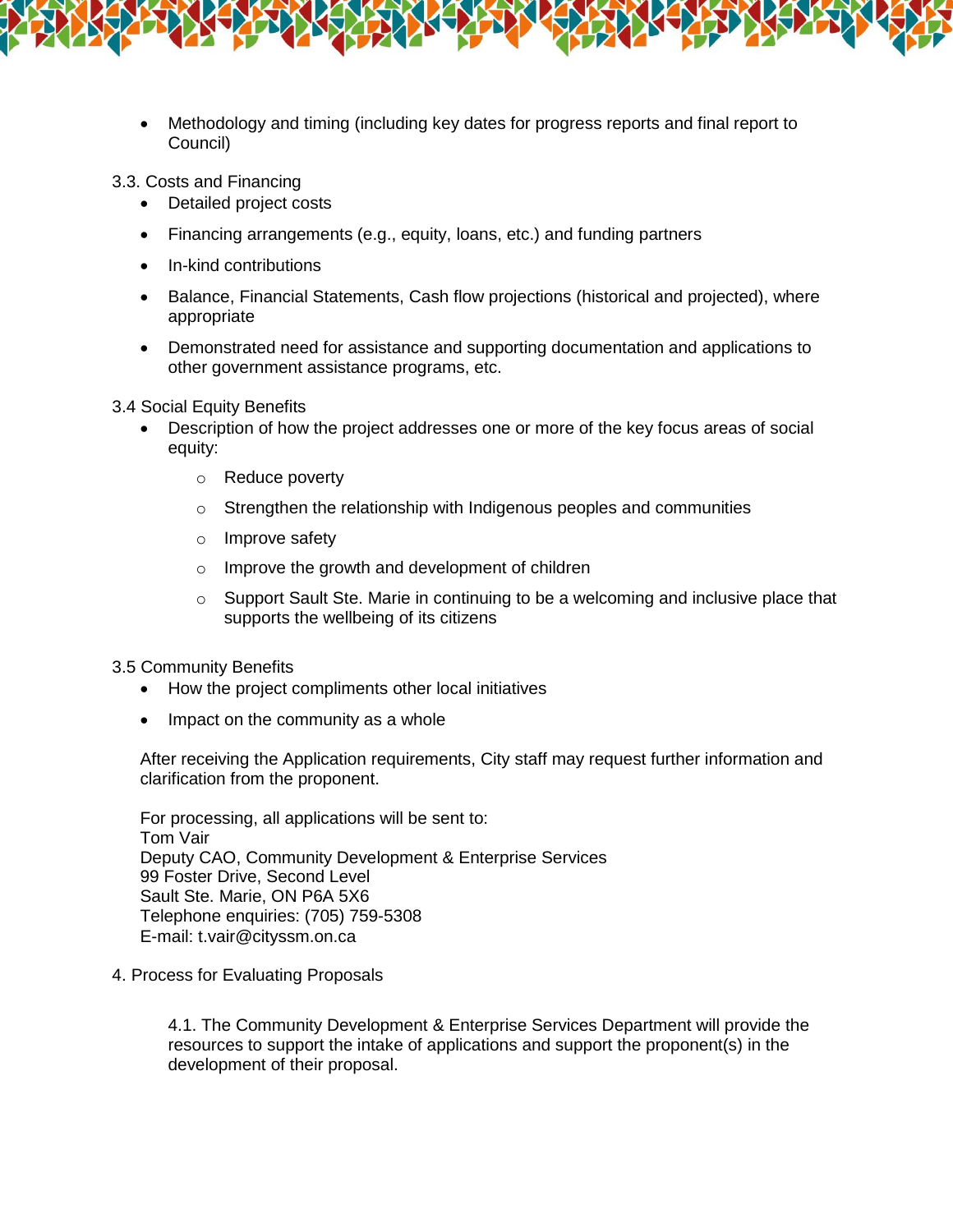4.2. The City Finance, through the CD&ES, will provide recommendations regarding economic resources available and related concerns (e.g., due diligence collaboration, risk management, etc.)

4.3. Once an application has been deemed eligible and complete by City staff, applications will be reviewed with the Social Equity Committee for recommendation to City Council.

4.4. All requests will be presented to Council in writing with supporting presentations by the applicant, if required. A copy of the application will be included in the Council package which is public. Any confidential material to support the application should be contained in a separate document and marked confidential.

4.5. City Council will make the final decision regarding the approval of financial contributions.

#### 5. Accountability, Monitoring and Reporting of Results

The following will be expected from the successful applicants:

5.1. Recognition of the Community Development Fund contribution to the project in reports and appropriate marketing products, including the City logo.

5.2. Progress reports as outlined in their application timetable and proposal to City Council.

5.3. A final project report containing an evaluation of the success of the initiative in meeting its goals and key performance targets as well as the benefits to the community.

5.4. A complete report of all revenues and disbursements for the project within 6 months of completion of project. The City Finance Department will require supporting financial documentation (e.g. paid invoices, etc.) and has the right to review or audit project.

The Social Equity funds are provided on a re-imbursement basis, i.e., an organization incurs the cost, provides invoices to the City in a claim report and the City's contribution level to the project is then provided. Where other levels of government or other funding programs are involved, the City will receive claim packages as submitted to the other funding agencies and pay their proportional share of approved and eligible project costs.

6. Individual organizations must demonstrate the following:

- Community benefit clear, measurable benefits to the community
- Appropriate financial reporting and controls that demonstrate the financial capability and capacity to manage the project.
- Accountability of organization with clear identity, appropriate organizational structure and capacity to deliver project
- Involvement of multiple partners in planning, doing or evaluating the work (where appropriate)
- Support from individuals who are knowledgeable about the sector and/or the initiative

7. The organization must have a clearly stated purpose and function and must be fully responsible for the planning and provision of its services.

8. The organization must demonstrate the need for funding